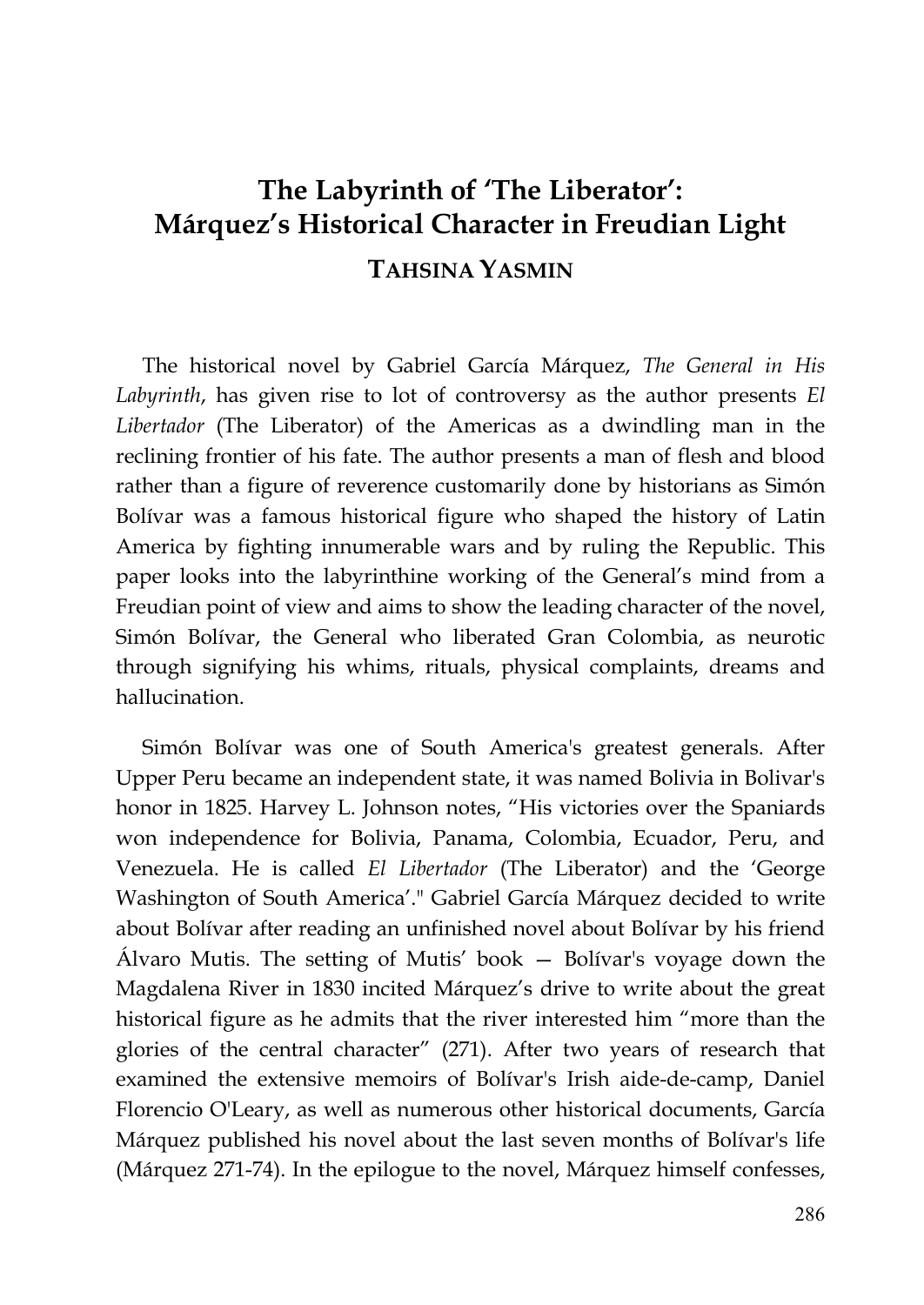". . . I was not particularly troubled by the question of historical accuracy, since the last voyage along the river is the least documented period in Bolívar's life" (271). García Márquez believed that most of the information available on Bolívar was one-dimensional, "No one ever said in Bolívar's biographies that he sang or that he was constipated . . . but historians don't say these things because they think they are not important" (Plimpton 160). Breaking with the traditional heroic portrayal of *Bolívar El Libertador*, García Márquez depicts a pathetic protagonist, a prematurely aged man who is physically ill and mentally exhausted (Gertel 25). After substantiating the basis of the creative portrayal of this historical figure by Márquez, I will outline the plot of the novel and then take up an analysis from a psychoanalytic point of view to show how the author intentionally shapes an obsessional neurotic character.

The novel starts on May 8, 1830 in Santa Fe de Bogota as the General prepares to leave for the port of Cartagena de Indias, while the people he helped liberate scrawl graffiti against him. Though he wants to move out as soon as possible, the Vice President elect, General Domingo fails to arrange for his passport in time. Thus he leaves the town without his passport, with a few officials still loyal to him including José Palacios – the waiting attendant, a few clerks and dogs. The journey progresses through Honda, a voyage on a barge along the river passing Guaduas, reaching Barranca Nueva, through Mompox, Turbaco, Ávila, Cartagena, La Popa, Santa Marta. "The novel is a poignant portrayal of a man struggling with the downturn of his fortune" (Sinha). For instance, at the port of Mompox, the police stops him, fails to recognize him, and demands a passport, which he still does not have. He is finally recognized and escorted to the port. In Turbaco, he learns of petty political fights over the now vacant post of the president. He is further tormented by the irony that his friend-turnedassassin General Santander will now return from exile to be a presidential candidate. Very soon, he suffers another loss when his close friend Field Marshall Sucre is ambushed and assassinated in the power struggle, and he vomits blood after receiving the fatal news. General Rafael Urdaneta takes power and requests him to be the President of the Republic which he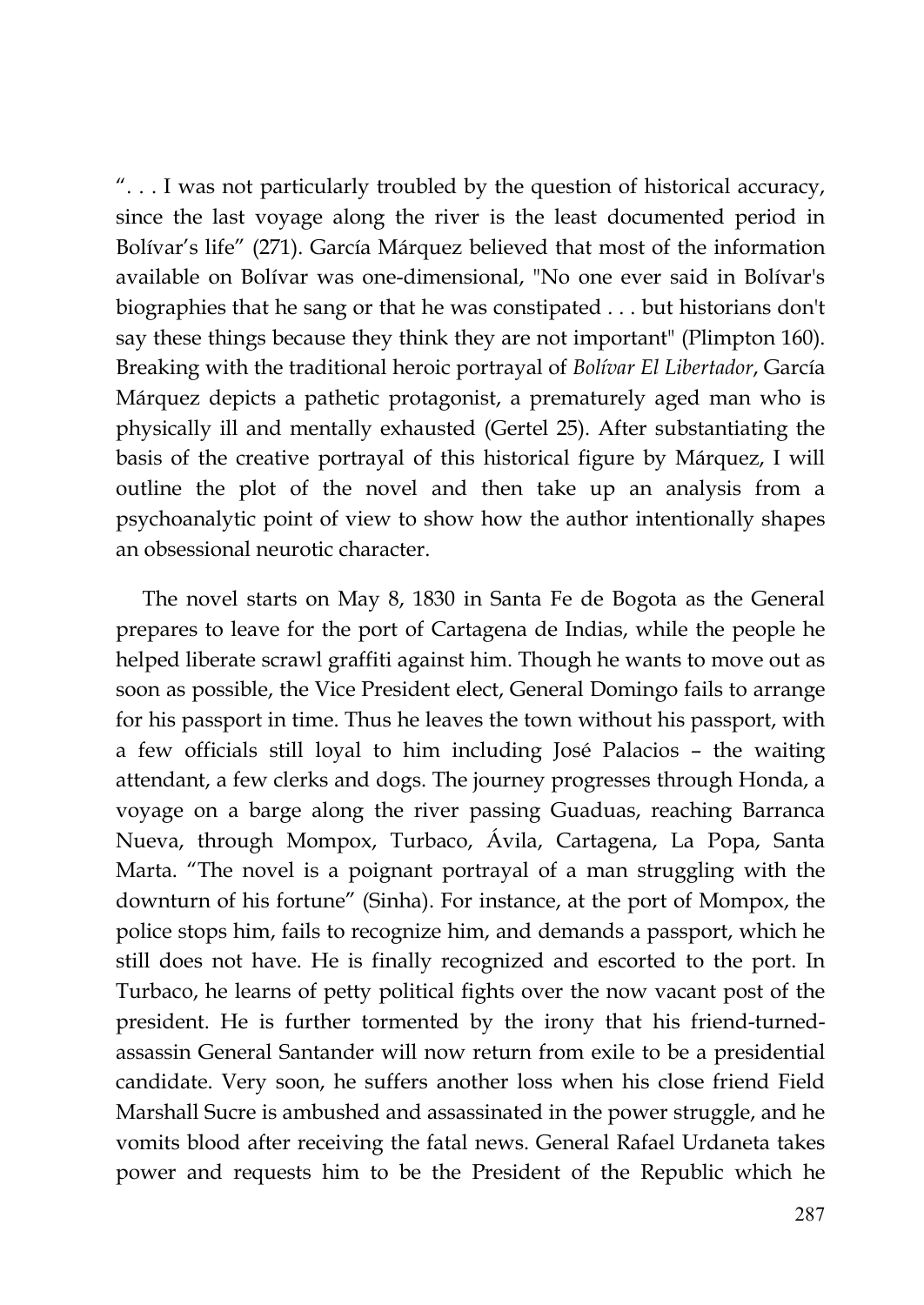refuses. He assumes a campaign to finally unite the conflicting region and leaves for Santa Marta from Cartagena, and becomes ill in Soledad. The General rides a mule into the last towns on his journey towards death. He ultimately dies in Santa Marta in poverty, never being actually able to leave the Americas and the people burn his belongings in fear of catching his illness.

A psychoanalytic study helps reveal the neurosis of the protagonist, the General. Before going into the symptoms or manifestations, I will locate the reasons for the psychological turmoil that the General goes through in *The General in his Labyrinth*. According to Freud in his essay "The Question of Lay Analysis":

> A neurosis is thus the result of a conflict between the ego and the id, upon which the ego has embarked because, as careful investigation shows, it wishes at all costs to retain its adaptability in relation to the real external world. The disagreement is between the external world and the id; and it is because the ego, loyal to its inmost nature, takes sides with the external world that it becomes involved in a conflict with its id. (24)

The General's failed vision, dread, degraded status and loss of love cause the conflict between his ego and id. His last days are tuned with his shattered dream "of creating the largest country in the world: one nation, free and unified, from Mexico to Cape Horn" (48) when the former trusted comrades and friends force him to resign from the presidency of the Republic which leads the country to political unrest. He undergoes anxious apprehension at the thought of the return of his former friend Francisco de Paula Santander from exile in France who was accused of complicity in a plot to assassinate him in 1828 betraying his trust of deeming Santander as "my other self, and perhaps my better self" (52) in the past. He also suffers from the change of his status - coming down to the level of an ordinary citizen without a passport, the "larval antagonism" of the rabble, and "insults painted on convent walls" (39) against him. Finally, the last days are spent with the anxiety of the physical absence of love of his mistress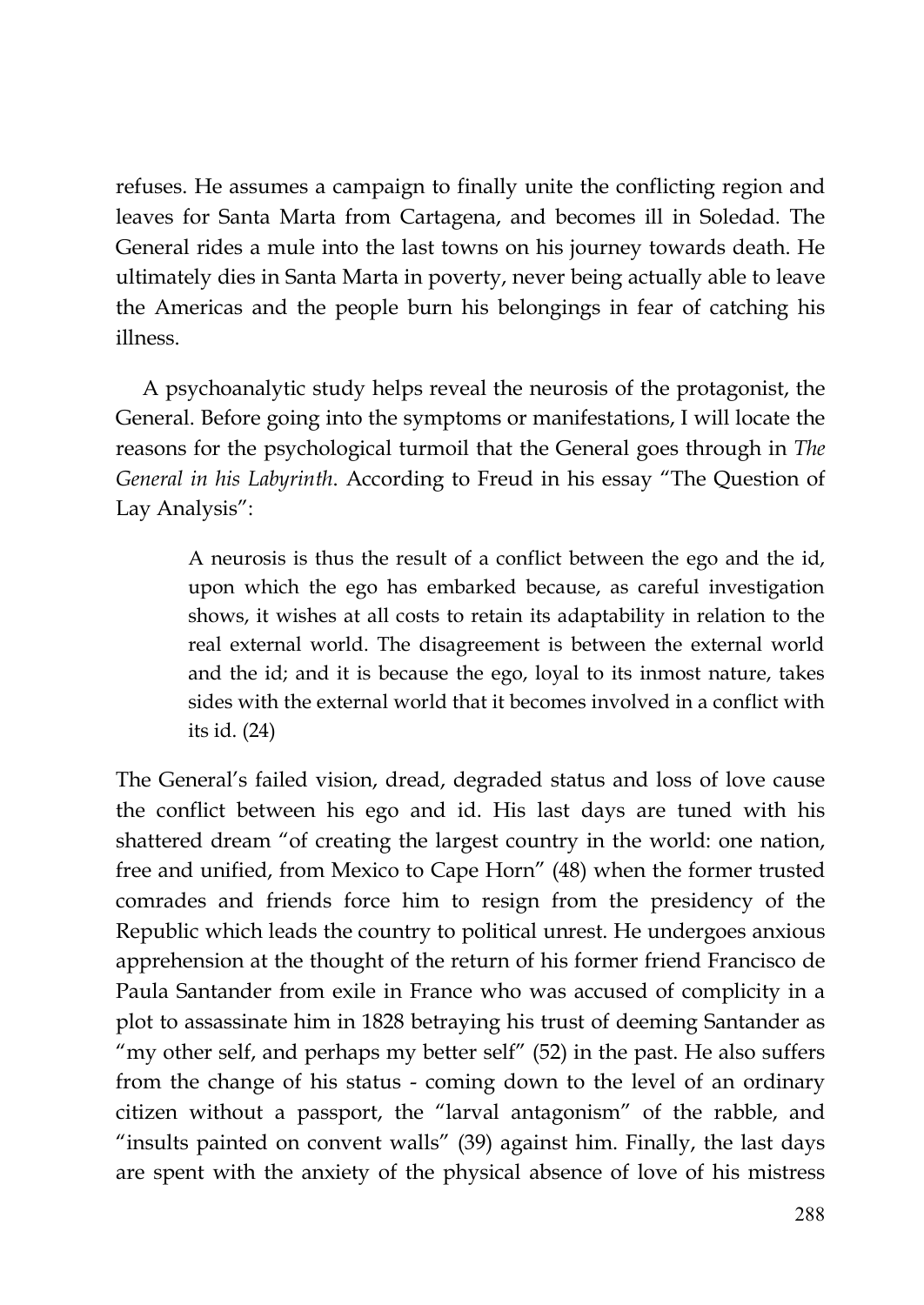Manuela Sáenz who "loved him but was not going to follow him to his death" (6). Manuela Sáenz is a mother-figure, who always provided him the shelter by consistently being his paramour and comrade for eight long years since the death of his wife. "Only Manuela knew that his disinterest was not lack of awareness or fatalism, but rather the melancholy certainty that he would die in his bed, poor and naked and without the consolation of public gratitude" (8). The General's neurosis is thus caused by repressing the overt understanding of the people of his political status, by undoing the nurtured dream of unifying the Americas, by receiving the shock at Santander's return and by sensing a detachment from Manuela.

Thus the "real external world" forces the rise of a conflict which through a defensive process manifests itself into obsessional neurosis as Anna Freud sums up in her Introduction to Symptom-Formation,

> . . . different combinations of defensive processes are at work in each of the different neuroses described by Freud. It is the choice and mixture of mechanisms which in hysteria (repression, conversion), phobia (flight, displacement, avoidance), *obsessional neurosis (repression, reaction-formation, isolation, undoing)*, paranoia (projection) determine the form of symptom-formation. (Freud 538)

The whims, rituals, physical complaints, and dreams and hallucination of the General give reflection to his obsessional neurosis. If we simply look into the regular activities that the General carries out of conviction or superstition, for example, covering "his mouth with a handkerchief soaked in cologne" to protect himself against "abrupt exposure to the weather" (Márquez 32), he does so in an attempt to protect his vulnerable self from the outer vehement world. Minute details are attributed to his life by García Márquez, like the specificity of his morning rituals and aromatic baths, which José Palacios religiously prepares, to maneuver a better public appearance hiding his premature aging and deteriorating health. Ironically on the day of leaving Santa Fe de Bogota the General "officiated at the daily mass of his ablutions with more frenetic severity than usual, trying to purge his body and spirit of twenty years of fruitless wars and the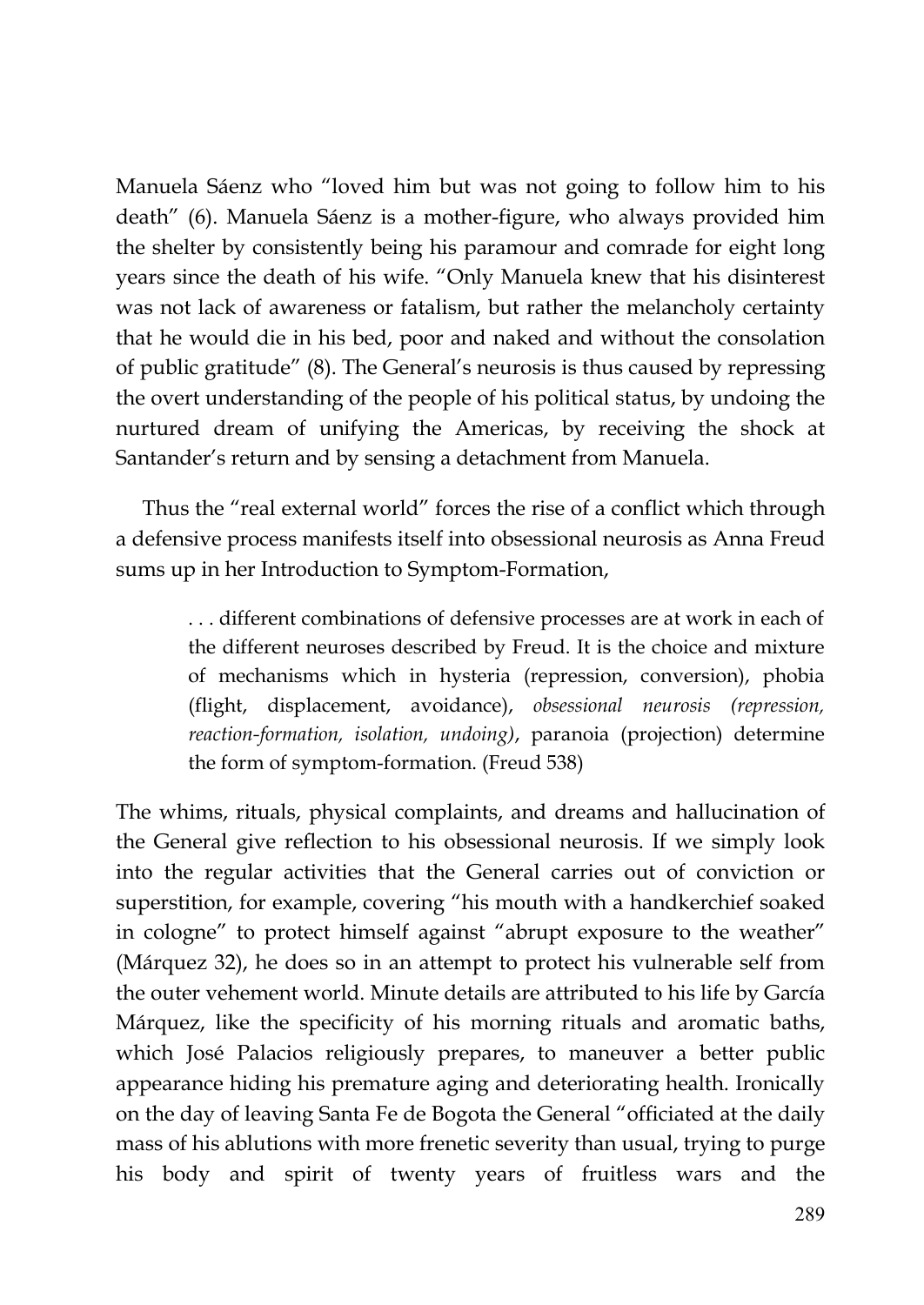disillusionments of power" (5). The conflict is between the "real external world" and the id which is expressed through his whimsical acts. He is shown to be an impulsive man who decides not to write a single letter anymore and calls Fernando, his nephew cum clerk, at any hour of the day to draft an official letter or to read him from a book. He is a restless man who wants his decisions to be executed right away without any delay. He is a man of bad temper who calls his subordinates or comrades 'slippery bastard' and then makes up with them. One such incident happens at a card game of ombre. The General who starts losing after winning three times initially, is overcome by a pernicious cough, but proceeds with the game in a headstrong manner. The subordinate Colonel Wilson loses intentionally afterwards to improve the General's humor at the order of General Carreño. The rage at the card table is later manifested into a fever  $(63–66)$ .

Freud's analysis of his case studies also shows that psychical problems are manifest overtly through physical pains or complaints; such as, weakness, disgust at the thought of eating, *tussis nervosa* (nervous cough), insomnia, period of somnambulism, paraphasia and more. "One way in which Freud reflected on the relation between physiology and psychology was through quantification, in the 'Project for a Scientific Psychology' (1895), where he aimed to unite physiology and psychology" (Surprenant 122-23). Similarly, the General's psychical problems are noticeable in his physical irregularities. The 46 year old General in García Márquez's novel is shown as having an "erratic appetite" (28) who suffers from insomnia. The author also shows "the clutches of delirium" described by the General "my crises of dementia" (10), "the strength that had been ravaged by the horror of his nightmares" (10), fevers, migraine pain, and "bouts of sluggishness" (47) every now and then. All the details about Bolívar's physical problems confirm the fact that he is suffering from neurosis caused by the inner turmoil, anxiety, delusion and disillusion. When Manuela Sáenz, the General's long-time lover, brings the news that Don Joaquín Mosquera was elected President of the Republic by unanimous vote, he becomes astonished at the fact that there was not a single vote for him at the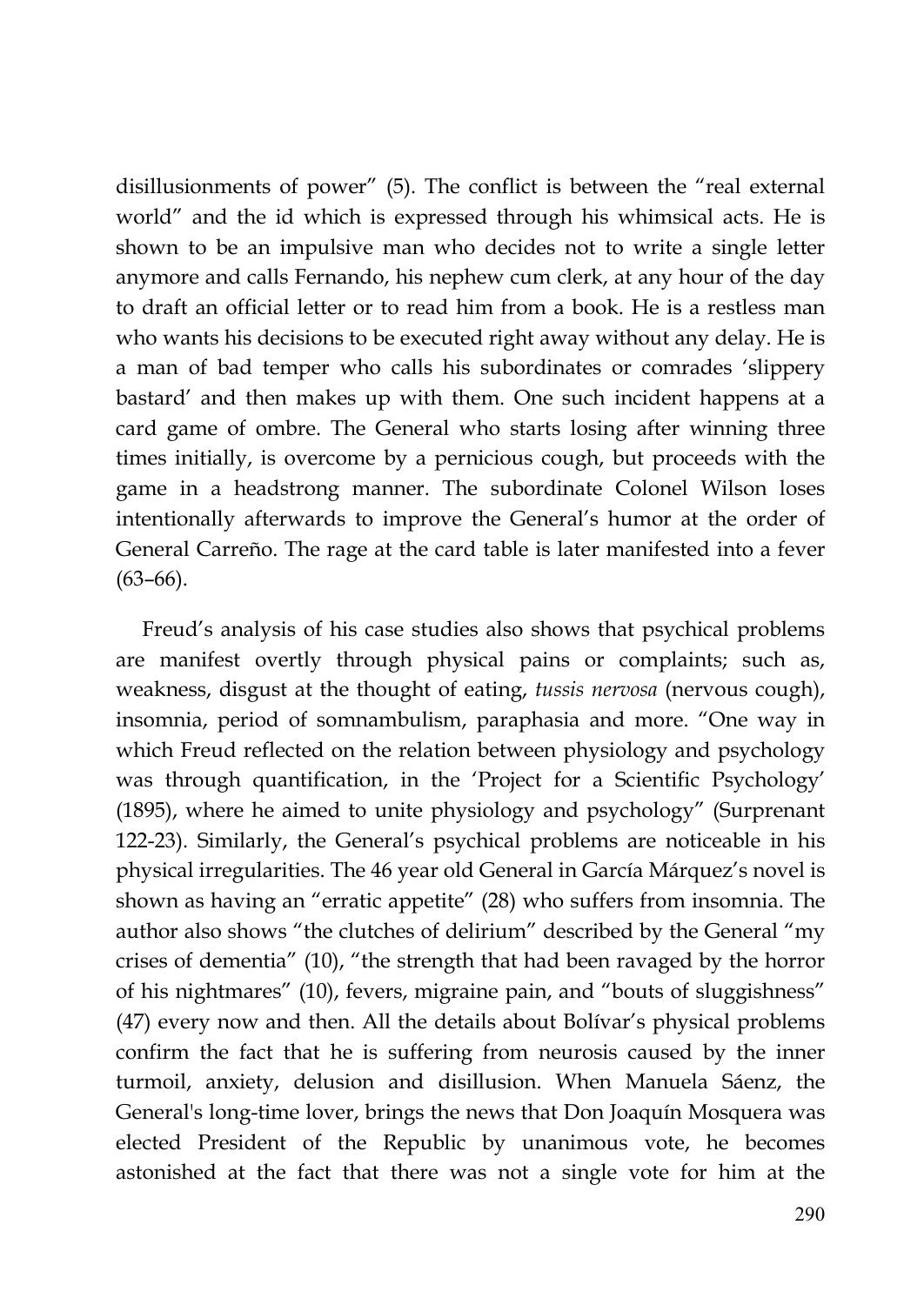Congress. The official delegation of devoted deputies explains to him later that it has been done with a purpose to save his honor so that he does not appear as a loser in a bitter contest. Even after this clarification he takes the incident to heart. This instance of shame is followed by "a crisis of coughing that kept the manor house in a state of alarm until nightfall" (29) which ultimately makes him decide to leave the country for Europe. The disgust and shock at the betrayal as well as the pain at losing the position at the peak suffocates him mentally and physically. The common understanding about his illness goes like this and it is noticeable how his 'madness' (neurosis) is channeled through a total disinterest in the world around him:

> They said his illness was a kind of *madness* caused by the mercurial desert sun. Then they said he was dying in Guayaquil, and later in Quito, of a gastric fever whose most alarming symptom was *lack of interest in the world* and *absolute spiritual calm*. No one ever learned the scientific basis for these reports, for he had always been opposed to medical science, and he diagnosed and treated himself according to Donostierre's *La medicine a votre maniere*, a French manual of home remedies that José Palacios carried wherever he went as an oracle for understanding and curing *any disturbance of body or soul*. (16-17)

The General appears in the novel as a man with a failed vision and reflection. He submerges himself in the lost glory, reaches the conclusion with the mass that he is extinct and finds no reason in fighting for his idealism any more. He becomes absolutely disillusioned and comments, "All that's left for me is for them to throw me out with the garbage" when the ill Lorenzo Cárcamo, his old comrade, proposes to "start again from the beginning" (118). He points out bluntly to Montilla, when the latter suggests that Joaquín Mosquera is a failure as the President and the country looks forward to his coming back and reclaiming the power, by saying, "I don't exist" (140-41). And again – "It was impossible to reconcile glory with the stench from the open sewers. The General sighed into Montilla's ear, "What a price we've had to pay for an independence that's not worth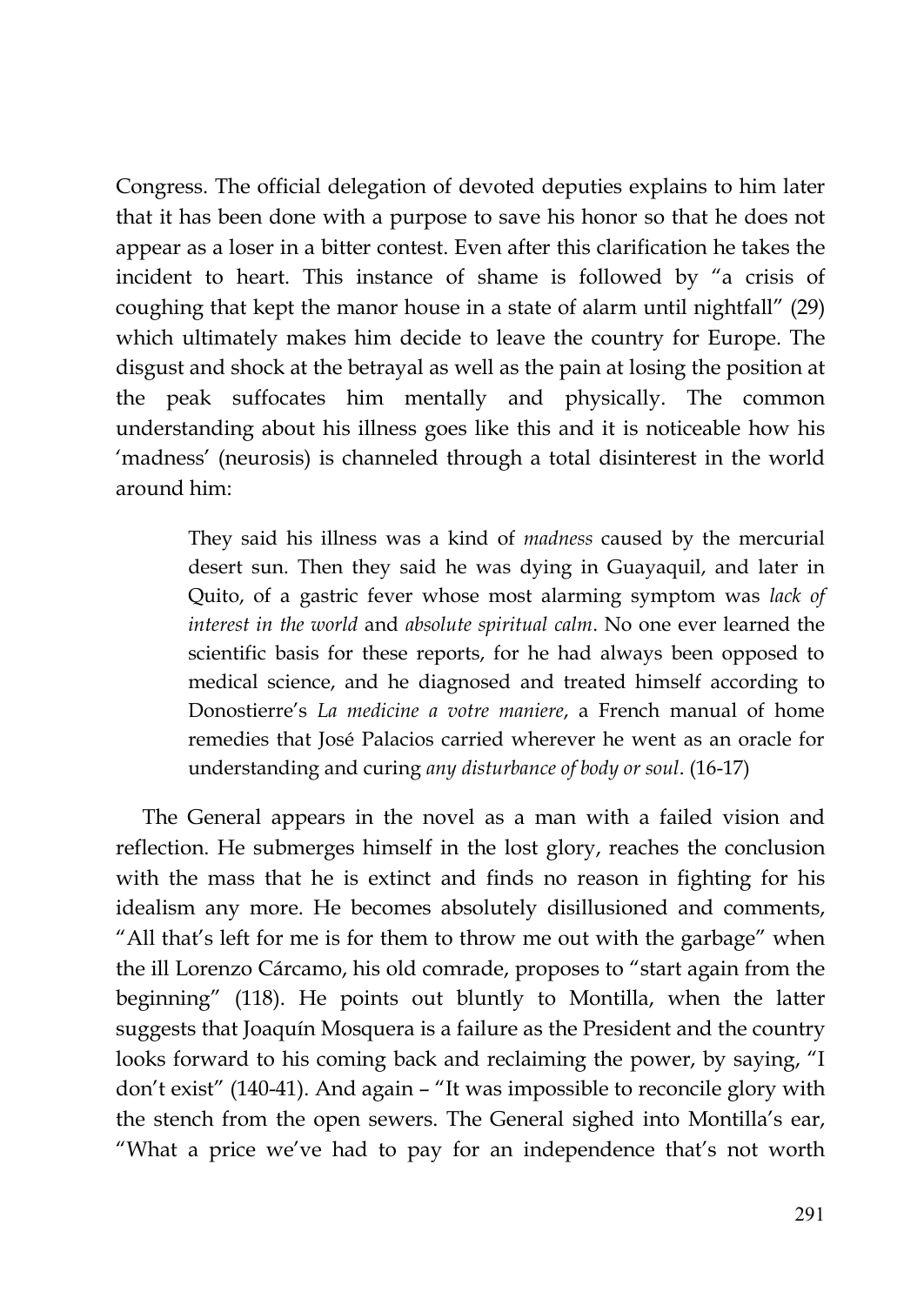shit!"" (170). One example of self-ridicule is presented when the entourage of the General rescues a German on their voyage along the river who prattled about numerous unbelievable incidents. The General at one point says to him, "I assure you you'll earn more money showing me in a cage as the biggest damn fool in history" (95). In addition, he names a stray dog, which is rescued and taken care of by his retinue, 'Bolívar' (100). This very man, Atwood reminds us, in the years 1811-24 "led the revolutionary armies of South America in a brilliant and grueling series of campaigns that swept the Spaniards from their former colonies" (1). All that is left for him during the last seven months of his life is to immerse in the nostalgia and become "intoxicated with glory" (17).

The resentment of the mass against him creates obsessional fury in the General's mind. He is called 'Skinny Shanks,' a nickname after the "madman famous for his theatrical uniforms" (27). In one such incident when he is walking without an escort, somebody hurls at him cow dung along with the insulting name and disappears. When the hidden guard comes out of the trees to punish the wrongdoer, to the surprise of José Palacios the General punishes the guard with severity by stripping him of his ranks with anger. Moreover, the premature aging which mysteriously reduces his height and weight causes obsessional neurosis. For example, even on the first night of his voyage, the people at Facataiva fail to recognize him while his aide-de-camp is constantly mistaken for the liberator. His deteriorating physical features: "the meager belly, the ribs pushing through the skin, the legs and arms reduced to mere bone, all of it enclosed in a hairless hide as pale as death except for the face" (182), examined by a local Cartagenan girl, "his scrawny ribs and rachitic legs" (74), "white thinning hair and that look of final turmoil" (82) foreshadow his imminent death giving release to all worldly snares and illusions. The General himself presages his own death by telling the Widow Benjumea in Mompox that he does not have "much time left for remembering" (107). "The only thing lacking is for me to die" (182), he comments to the Cartagenan girl who comes to please him. All with the final understanding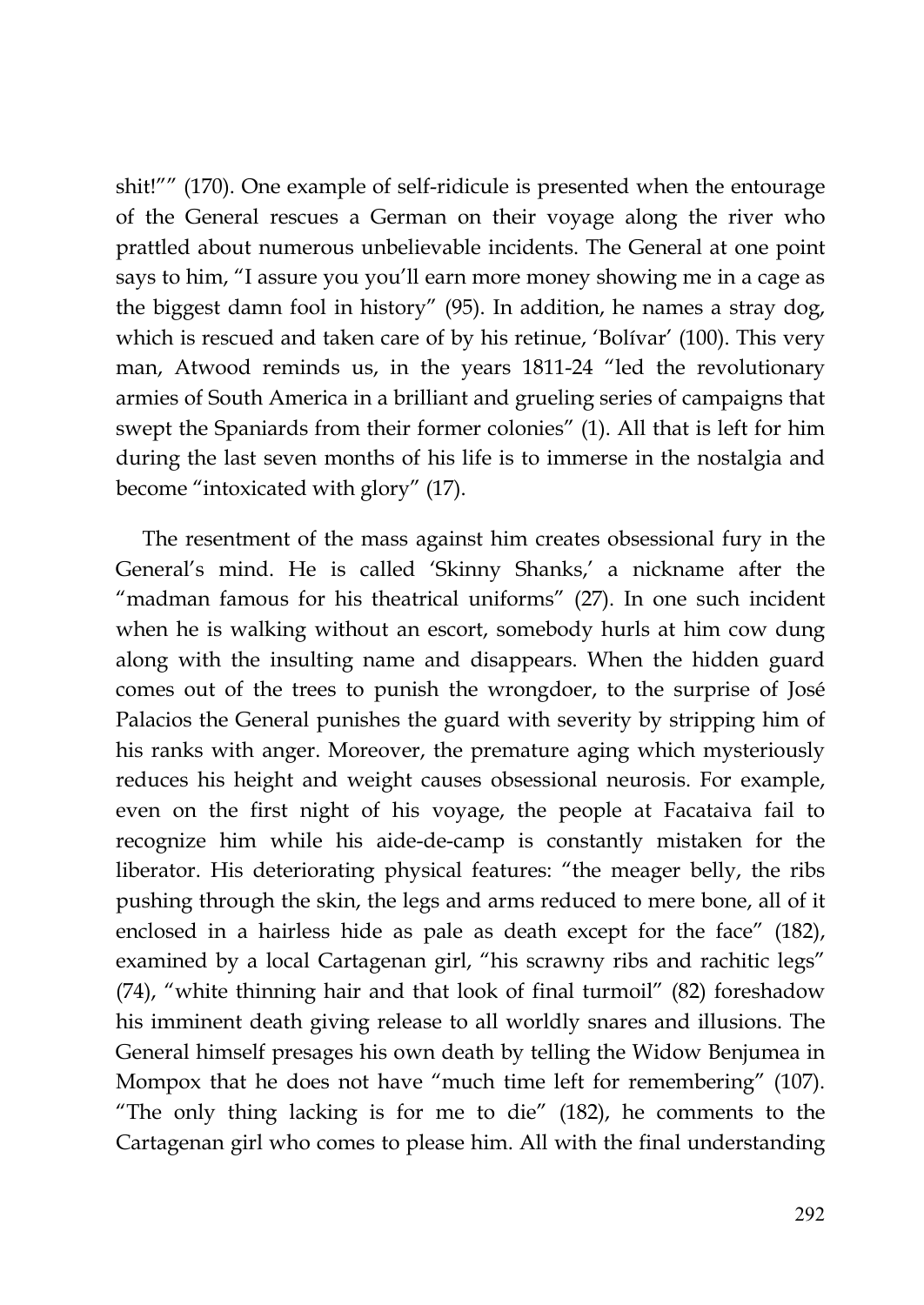– "But I've become lost in a dream, searching for something that doesn't exist" (221).

The dream sequences in the novel are incorporated with particular intention to look inside the 'labyrinth' of the General. Freud in his essay "On Dreams" says that dream-thoughts are "withdrawn from consciousness till it emerges in distorted form in the dream-content" (125). He analyzes –

> For I had been led to fresh conclusions on the subject of dreams by applying to them a new method of psychological investigation which had done excellent service in the solution of phobias, *obsessions* and delusions. . . . The numerous analogies that exist between dream-life and a great variety of conditions of psychical illness in waking life have been indeed been correctly observed by many medical investigators. . . . Phobias and obsessions are as alien to normal consciousness as dreams are to waking consciousness; their origin is as unknown to consciousness as that of dreams. (83)

The General's animosity towards and distrust of General Santander, who was involved in one of the assassination attempts against Bolívar, is evident in three dreams mentioned in the novel. As he reflects on the past, the General often thinks and dreams about his former friend; and in one he dreams that Santander is tearing pages from a book placed on his round belly and munching those as if he were a goat. In another Santander is covered with cockroaches. In the final dream Santander pulls out his own eyeballs as they obstruct his eating during a luncheon and places them on the table. José Palacios ironically comments that he "did not know when his master's dreams about General Santander were real and when they were imaginary"(Márquez 56). Surprenant comments, "The disproportion between the manifest and the latent content comes from the way in which each element of the manifest content triggers a host of associations in the dreamer, just as whole portions of life attach to neurotic symptoms" (88). The dreams if probed deeper reflect the General's foreshadowing of the betrayal of his friend. In the first dream the 'open book' that Santander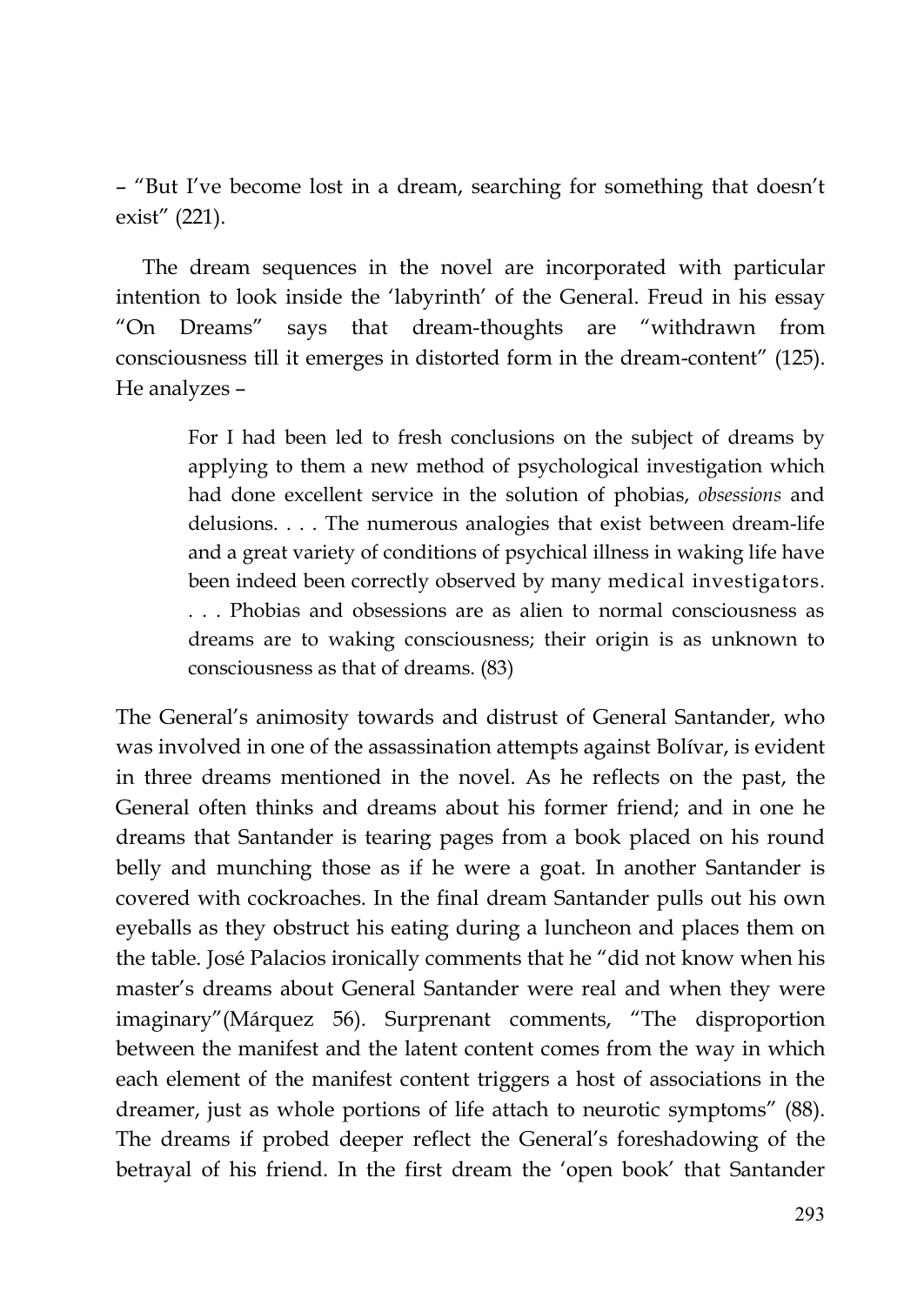tears the page off and eats might stand for the constitution, which the General drew up for Bolivia and is one of his most important political pronouncements. Santander's relish in eating the leaves of the book represents how he diminished the long-cherished idea of a unified nation that Bolívar professed. The bizarre, gruesome and violent images of the other two dreams reflect the General's sense of righteousness in idealizing Santander's betrayal and dehumanizing him. The novel again and again echoes the General's sense of insecurity, fear and disbelief at the idea of Santander's return from banishment in Paris, and marks his obsession through these dreams. In Turbaco the General refuses to sleep in the bedroom prepared for him as he believes it to be the room of nightmares as he dreamt of a woman with illuminated hair tying a red ribbon around his neck in the past. The woman might represent all the women in his life causing the scandal that "nothing tempted him more than the enigma of a beautiful woman" (78). José Palacios, who constantly reminds him of the details of his past, counts 35 women in the General's life leaving the onenight birds. But "they all stayed behind" (154) as the General concludes not being able to tie the knot. Again in Turbaco he dreams of a boy calling his name and asking him if he loves the little man. The General's retinue stays a night in Puerto Real, where he claims that he sees a woman singing "*Tell me it's never too late to die of love*" during the night. His aides-de-camp and the watchman conduct a search, but they fail to find any woman in the vicinity. José Palacios in his review of the General's life never clarified whether the vision was "a dream, a hallucination, or an apparition" (99- 100). This hallucinatory woman might represent the General's wife, María Teresa Rodríguez del Toro y Alayza, who had died, readers are told, in mysterious circumstances shortly after their marriage and sealed into oblivion. Therefore, the dreams take us through a psychological tour-deunconscious labyrinth of the General.

*"The General in His Labyrinth* is a sad commentary on the ruthlessness of the political process. Bolívar changed history, but not as much as he would have liked. There are statues of 'The Liberator' all over Latin America, but in his own eyes he died defeated" (Atwood 4). This sense of final defeat,